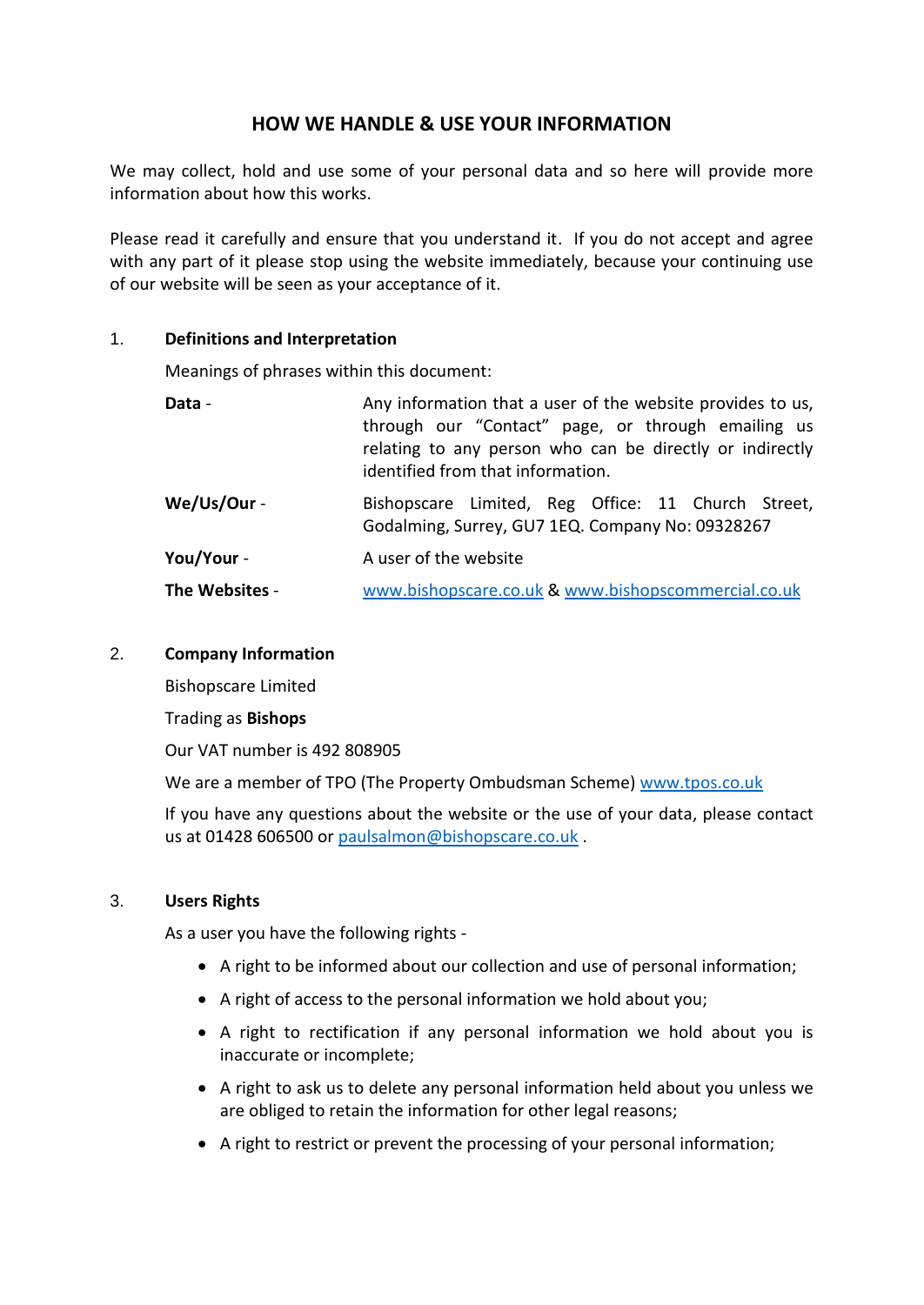- A right to data portability (obtaining a copy of your data to re-use with another service or organisation);
- A right to object to the use of your data for particular purposes.

# 4. **Data Collection**

Except where you contact us directly through any of our contact options available on the Website you we do not collect any personal data from you.

If you contact us or send us an email, we will retain the details you provide to us including your name, your email address, and any other information which you choose to give us.

However, we do place cookies on your computer or device

# 5. **Using Your Information**

Where we hold any personal information, it will be processed and stored securely, for no longer than is necessary, considering the reason it was provided to us.

We will potentially -

- i. Reply to your email;
- ii. Provide details on the properties requested, plus any others we think may interest you;
- iii. Offer or provide you with the services requested, plus any others we think may interest you;

We will delete your personal information once your request has been met or the service has been provided, except where –

- i. You were interested in details of properties we are offering, when we will continue to hold your information in order to send you information on other properties that may interest you;
- ii. You become a client or a buyer of a property;
- iii. You require us to retain it for longer;
- iv. We are required to retain it for longer for other legal reasons.

You have the right to withdraw your consent to us using your data and to request that we delete it.

We will not share any of your data with any third parties for any purposes apart from when you have specifically asked us to pass on such details.

## 6. **Storage of your Data**

Your data will only be stored in the UK.